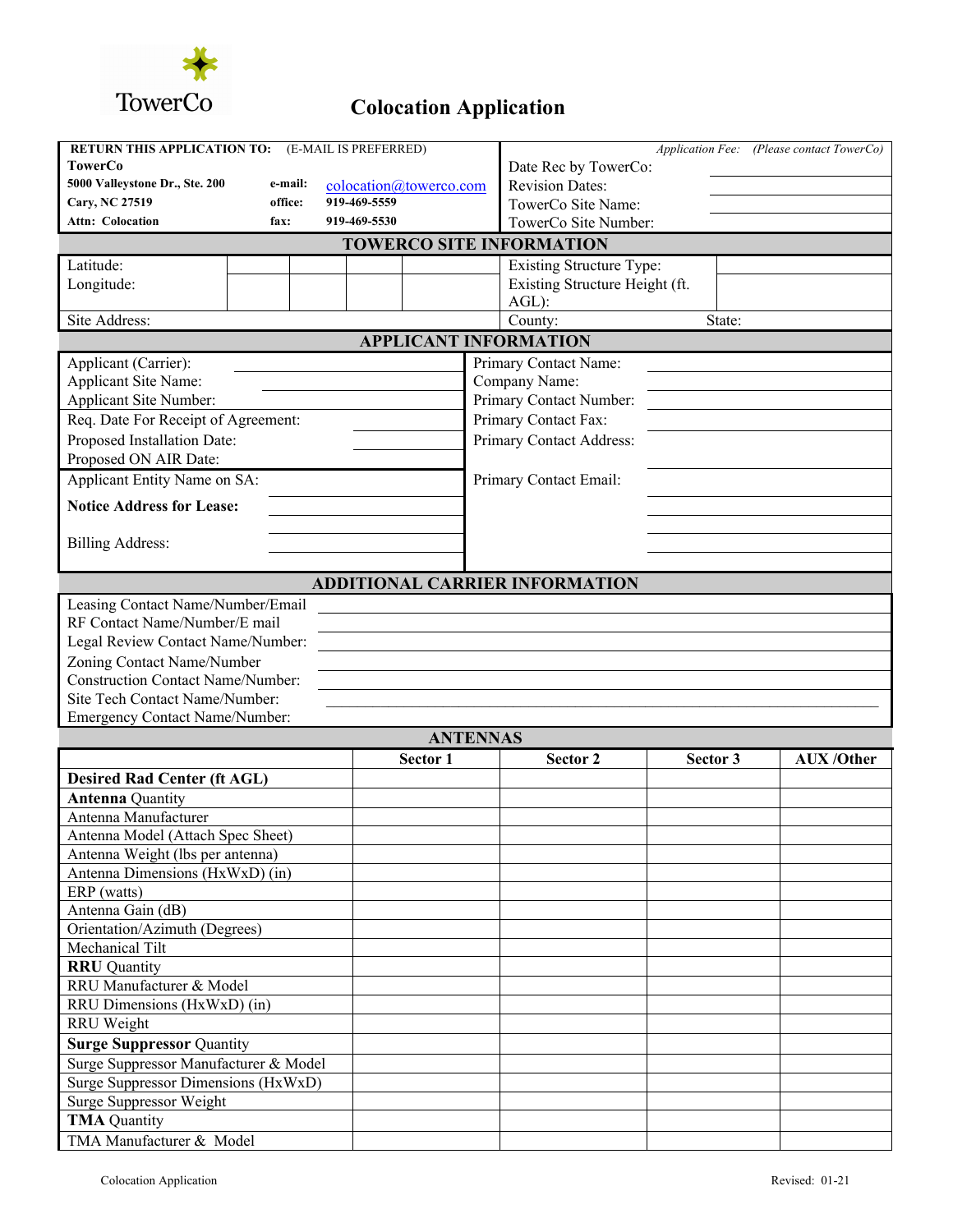

## **Colocation Application**

| TMA Dimensions (HxWxD)                                      |                 |                                      |                              |                                      |        |          |      |  |  |  |
|-------------------------------------------------------------|-----------------|--------------------------------------|------------------------------|--------------------------------------|--------|----------|------|--|--|--|
| <b>TMA Weight</b>                                           |                 |                                      |                              |                                      |        |          |      |  |  |  |
| <b>RET</b> Quantity                                         |                 |                                      |                              |                                      |        |          |      |  |  |  |
| <b>RET Manufacturer and Model</b>                           |                 |                                      |                              |                                      |        |          |      |  |  |  |
| RET Dimensions (HxWxD)                                      |                 |                                      |                              |                                      |        |          |      |  |  |  |
| <b>RET</b> Weight                                           |                 |                                      |                              |                                      |        |          |      |  |  |  |
| <b>Mount Type /Mfg /Model</b>                               |                 |                                      |                              |                                      |        |          |      |  |  |  |
| (Attach spec sheet)                                         |                 |                                      |                              |                                      |        |          |      |  |  |  |
| <b>Tower Mount Mounting Height</b>                          |                 |                                      |                              |                                      |        |          |      |  |  |  |
| <b>Coax Cables Quantity</b>                                 |                 |                                      |                              |                                      |        |          |      |  |  |  |
| (Please specify "PER ANTENNA" or                            |                 |                                      |                              |                                      |        |          |      |  |  |  |
| "PER SECTOR" for all coax / lines)                          |                 |                                      |                              |                                      |        |          |      |  |  |  |
| Diameter of Coax Cables (in)                                |                 |                                      |                              |                                      |        |          |      |  |  |  |
| <b>Hybrid Fiber/Power Cables Quantity</b>                   |                 |                                      |                              |                                      |        |          |      |  |  |  |
| Diameter of Hybrid Fiber/Power Cables (in)                  |                 |                                      |                              |                                      |        |          |      |  |  |  |
|                                                             |                 |                                      |                              |                                      |        |          |      |  |  |  |
| <b>RET Control Cable Quantity</b>                           |                 |                                      |                              |                                      |        |          |      |  |  |  |
| <b>RET Control Cable Diameter</b>                           |                 |                                      |                              |                                      |        |          |      |  |  |  |
| <b>Transmit Frequency (MHz)</b>                             |                 |                                      |                              |                                      |        |          |      |  |  |  |
| <b>Receive Frequency (MHz)</b>                              |                 |                                      |                              |                                      |        |          |      |  |  |  |
| Type of Service (i.e. LTE, CDMA, GSM)                       |                 |                                      |                              |                                      |        |          |      |  |  |  |
| YES  <br>$\neg$ NO<br>Is FirstNet being added to this site? |                 |                                      |                              |                                      |        |          |      |  |  |  |
| <b>GROUND SPACE REQUIREMENTS</b>                            |                 |                                      |                              |                                      |        |          |      |  |  |  |
| Equipment Enclosure Type:                                   |                 | BTS Cabinets/Number of BTS Cabinets: |                              |                                      |        |          |      |  |  |  |
|                                                             | Outdoor Shelter |                                      |                              |                                      |        |          |      |  |  |  |
|                                                             |                 |                                      |                              |                                      |        |          |      |  |  |  |
|                                                             | Other:          |                                      |                              |                                      |        |          |      |  |  |  |
|                                                             |                 |                                      |                              |                                      |        |          |      |  |  |  |
| Total Leased Area Dimensions (WxD) (ft)                     |                 |                                      |                              |                                      |        |          |      |  |  |  |
| Cabinet/BTS/Shelter Dimensions (HxWxD)(ft):                 |                 |                                      |                              |                                      |        |          |      |  |  |  |
| Concrete Pad Dimensions (WxD)(ft):                          |                 |                                      |                              |                                      |        |          |      |  |  |  |
| Cabinet/Shelter Manufacturer/Model:                         |                 |                                      |                              |                                      |        |          |      |  |  |  |
|                                                             |                 |                                      | <b>POWER REQUIREMENTS</b>    |                                      |        |          |      |  |  |  |
| <b>AC Power:</b>                                            |                 |                                      |                              | Required Voltage and Total Amperage: |        |          |      |  |  |  |
|                                                             |                 |                                      | <b>GENERATOR INFORMATION</b> |                                      |        |          |      |  |  |  |
| Generator Ground Space                                      |                 |                                      | Fuel Type: Propane           |                                      | Diesel |          |      |  |  |  |
| Requirement (HxWxD) (ft):                                   |                 |                                      |                              |                                      |        |          |      |  |  |  |
| Fuel Tank Size (Gallons):                                   |                 |                                      | Fuel Tank Location:          | Attached                             |        | Separate | None |  |  |  |
| Capacity (KW):                                              |                 |                                      |                              |                                      |        |          |      |  |  |  |
|                                                             |                 |                                      |                              | ADDITIONAL INFORMATION/COMMENTS      |        |          |      |  |  |  |
|                                                             |                 |                                      |                              |                                      |        |          |      |  |  |  |